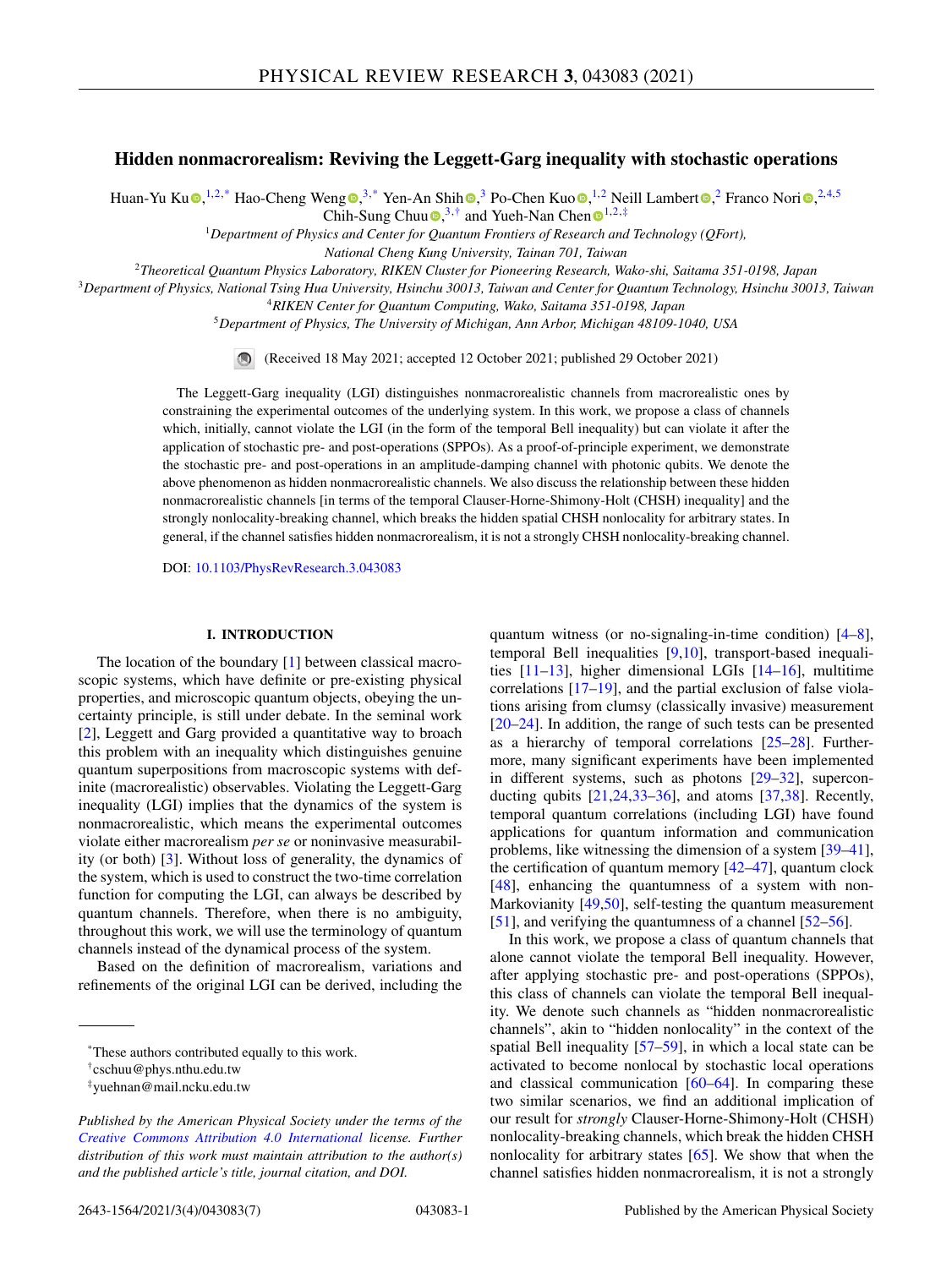<span id="page-1-0"></span>

FIG. 1. Schematic diagram. Without the process in the dashedline boxes, the schematic diagram represents the standard nonmacrorealism test. Hidden nonmacrorealism can be observed by introducing the stochastic operations in the dashed-boundary boxes.

CHSH nonlocality-breaking channel. Therefore, the LGI can be applied in the certification of the quantumness in a quantum network.

This work is organized as follows. In Sec. II, we introduce the formalism and basic concepts related to macrorealism and strongly CHSH nonlocality-breaking channel. In Sec. [III,](#page-2-0) we introduce the concept of hidden nonmacrorealism under the temporal CHSH scenario and its relation to the strongly CHSH nonlocality-breaking channel. In Sec. [IV,](#page-2-0) we experimentally demonstrate the hidden nonmacrorealism in an amplitude-damping channel. Finally, in Sec. [V,](#page-3-0) we present the conclusion and outlook of our work.

#### **II. PRELIMINARY NOTIONS**

#### **A. Temporal Clauser-Horne-Shimony-Holt inequality**

In this section, we briefly recall the Leggett-Garg inequality (LGI) in the form of the temporal Bell inequality [\[3,9,10\]](#page-4-0). We consider a system undergoing sequential measurements with classical inputs  $x(y)$  and outcomes  $a(b)$  acting at time  $t_0$  $(t_1)$ . A schematic diagram of this process is shown in Fig. 1. If the dynamics of the system obeys macrorealism *per se* (the system is always in a macroscopic state), and noninvasive measurability (measurements only reveal the physical property of the state without disturbance  $[2,3]$ ), the observed probability distribution for the outcomes  $\{p(a, b|x, y)\}\$  must be macrorealistic. That is,

$$
p(a, b|x, y) \stackrel{\text{MS}}{=} \sum_{\lambda} p(\lambda) p(a|x, \lambda) p(b|y, \lambda), \quad (1)
$$

where  $\lambda$  is the hidden parameter which determines causally all physical properties including the probability distributions  $p(a|x, \lambda)$  and  $p(b|y, \lambda)$ .

In contrast, employing quantum theory, the observed probability distribution can be formulated by Born's rule, namely,

$$
p(a, b|x, y) \stackrel{\text{QM}}{=} \text{Tr}[M_{b|y} \mathcal{E}(M_{a|x} \rho_0 M_{a|x})], \ \forall a, b, x, y. \tag{2}
$$

Here,  $\rho_0$  is the initial state,  $\mathcal E$  is a quantum channel describing the dynamics between time  $t_0$  and  $t_1$ , and  $\{M_{a|x}\}\left(\{M_{b|y}\}\right)$  is the von Neumann measurement set. It has been shown that there exist statistics (generated by quantum theory) not admitting Eq.  $(1)$   $[3,9,10,66,67]$  $[3,9,10,66,67]$ . Thus, we denote such a correlation in time as *nonmacrorealism*.

The assumption of noninvasive measurability can be recast as the so-called no-signalling-in-time condition [\[4–8,](#page-4-0)[68\]](#page-6-0),

$$
\sum_{a} p(a, b|x, y) = \sum_{a} p(a, b|x', y) \quad \forall x \neq x'.
$$
 (3)

The above formula indicates that the choice of the measurement at time  $t_0$  does not "disturb" the observing probability distribution at time  $t_1$ . To satisfy Eq. (3) for an arbitrary measurement set  $\{M_{a|x}\}\$ , we can consider the initial state  $\rho_0$ to be the maximally mixed state because the unnormalized post-measurement state for von Neumann measurement can be described by  $M_{a|x}\rho_0M_{a|x}$ .

To demonstrate our main result, it is convenient to introduce the simplest temporal Bell inequality with the index sets *x*, *y* ∈ {1, 2} and *a*, *b* ∈ { $±1$ }. The temporal Clauser-Horne-Shimony-Holt (CHSH) inequality is [\[10\]](#page-4-0)

$$
B_{\text{T-CHSH}} = C_{1,1} + C_{2,1} + C_{1,2} - C_{2,2} \leq 2, \tag{4}
$$

where 2 is the macrorealistic bound, and  $C_{x,y} = \sum_{a,b} a \cdot$  $b$   $p(a, b|x, y)$  is the two-time correlation function. Here, the indices "*a*" and "*b*" represent the measurement outcomes of Alice and Bob with measurement bases labeled by *x* and *y* at different times  $t_0$  and  $t_1$ , respectively. If the temporal CHSH inequality is not violated, the correlation is regarded as CHSH macrorealistic. We note that there is no difference between the temporal CHSH and the standard CHSH inequality unless one *a priori* knows how to generate the probability distributions.

## **B. Strongly Clauser-Horne-Shimony-Holt nonlocality-breaking channel**

Before showing our main result, we briefly recall the concept of the (strongly) CHSH nonlocality-breaking channel [\[65,69\]](#page-6-0). A bipartite state  $\rho_{AB}$  is said to be CHSH nonlocal if it violates the CHSH inequality, which has the same form of Eq. (4). Otherwise, we say the state is CHSH local. In addition, we say that a state is hidden CHSH nonlocal if a CHSH local state can become nonlocal after applying stochastic local operations with classical communication. Here, we use the local filtering operations, denoted by  $\Lambda_A$  and  $\Lambda_B$ , to implement the stochastic local operations with classical communication [\[61–63\]](#page-6-0). A bipartite state after local filters can be described by

$$
\rho'_{AB} = (K_A \otimes K_B)(\rho_{AB})(K_A^{\dagger} \otimes K_B^{\dagger})/N, \tag{5}
$$

where  $K_A$  ( $K_B$ ) is the Kraus representation of the local filtering operation, and  $N = \text{Tr}[(\hat{K}_A \otimes K_B)(\rho_{AB})(K_A^{\dagger} \otimes K_B^{\dagger})]$  is the normalization constant. In general, a local filtering operation is a complete-positive (CP) trace-nonincreasing map with only one Kraus operator. Therefore, we can define another Kraus operator,  $K_2 = \sqrt{1 - K_1^{\dagger} K_1}$ , such that  $K_1^{\dagger} K_1 + K_2^{\dagger} K_2 =$ 1 forms a quantum channel. In addition, since there are only two Kraus operators in the above quantum channel, the system through the local filter  $(K_1)$  can be regarded as a successful operation. On the other hand, the system after  $K_2$  is denoted as a fail operation. In this case, *N* represents the success probability. Now, if a correlation, obtained after the channel  $\mathcal E$ acting on the subsystem, always satisfies the CHSH inequality for arbitrary measurements and bipartite states, the channel is CHSH nonlocality-breaking. More specifically, a CHSH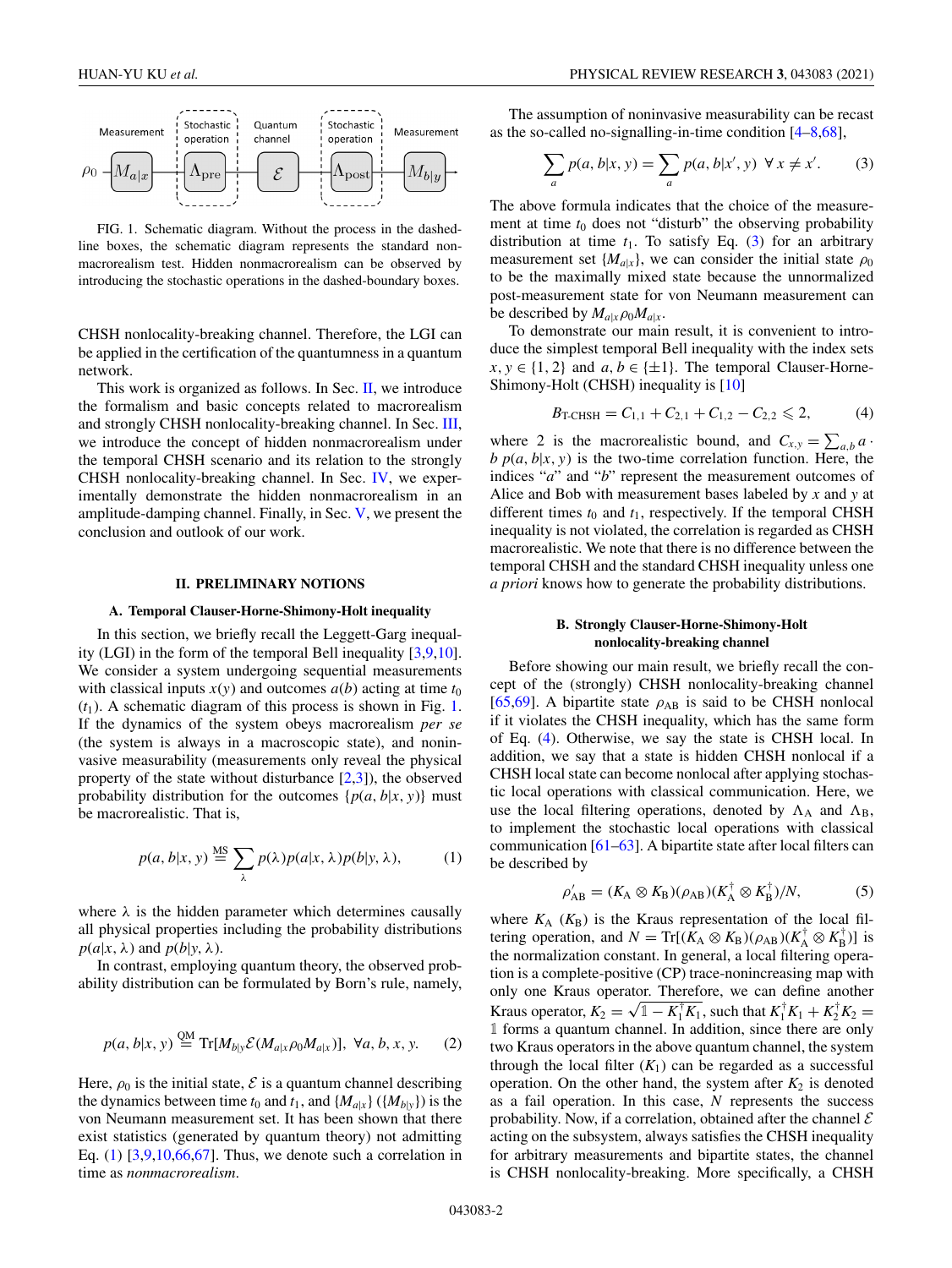<span id="page-2-0"></span>nonlocality-breaking channel generates the correlation

$$
p(a, b|x, y) = \text{Tr}[M_{a|x} \otimes M_{b|x}(\mathbb{1} \otimes \mathcal{E})\rho_{AB}], \quad (6)
$$

which always satisfies the CHSH inequality with arbitrary measurement sets  $\{M_{a|x}\}\ (\{M_{b|y}\})$ , and state  $\rho_{AB}$ . Note that the measurement  $M_{a|x}(M_{b|y})$  is implemented on one of the spatially separated states. Furthermore, if the evolved state  $(1 \otimes \mathcal{E})\rho_{AB}$  does not show hidden CHSH nonlocality for any input state and any choice of measurements, the channel can be further denoted as a *strongly CHSH nonlocalitybreaking channel*. It has been shown [\[65\]](#page-6-0) that the strongly CHSH nonlocality-breaking channel can be certified by testing whether the Choi state of the channel, defined as  $\rho_{\text{CJ}} =$  $(1 \otimes \mathcal{E})|\Phi_{+}\rangle\langle\Phi_{+}|$  with  $|\Phi_{+}\rangle = 1/\sqrt{d} \sum_{i} |i\rangle \otimes |i\rangle$ , shows the hidden CHSH nonlocality. Note that the Choi state can be defined not only for the quantum channel but also for CP maps  $[70 - 72]$ .

## **III. HIDDEN NONMACROREALISM**

We now consider a more general protocol by which we can "activate" nonmacrorealism from apparently macrorealistic channels by introducing stochastic pre- and post-operations (SPPOs). The schematic diagram of the process is shown in Fig. [1.](#page-1-0) More precisely, given a quantum channel  $\mathcal{E}$ , that obeys Eq. [\(1\)](#page-1-0) for arbitrary measurements  $\{M_{a|x}\}\$  and  $\{M_{b|y}\}\$ , nonmacrorealism can be observed after applying the SPPOs described by the pre and post filters  $\Lambda_{\text{pre}}$  and  $\Lambda_{\text{post}}$ . The probability distribution of the outcomes from the whole process including measurements, SPPOs, and channel can now be formulated as

$$
p(a, b|x, y) = \text{Tr}\bigg[M_{b|y}\bigg(\frac{\Lambda_{\text{post}} \circ \mathcal{E} \circ \Lambda_{\text{pre}}(M_{a|x})}{d \times N(a|x)}\bigg)\bigg],\qquad(7)
$$

where the normalization constants are

$$
N(a|x) = \text{Tr}[\Lambda_{\text{post}} \circ \mathcal{E} \circ \Lambda_{\text{pre}}(M_{a|x})]/d. \tag{8}
$$

Here, the initial input with dimension *d* has already been inserted. Note that, in general, the success probability depends on the initial state. However, since we consider the maximally mixed state as the input, the postmeasurement states correspond to eigenstates of the von Neumann measurement operators. Therefore, the success probability depends on the measurement set. Similar to the concept in hidden CHSH nonlocality, the CHSH macrorealistic channel, which can be activated to a CHSH nonmacrorealistic one by SPPOs, is denoted as hidden CHSH nonmacrorealistic channel.

Physically,  $\Lambda$  can be experimentally implemented by weak measurements [\[73\]](#page-6-0), or a filtering process [\[60,61,74–77\]](#page-6-0). In the next section, we will explicitly show how filtering operations can activate a hidden CHSH nonmacrorealistic channel. We also note that weak measurements have been used to experimentally demonstrate standard nonmacrorealism in different physical systems, including photonic systems [\[29\]](#page-5-0), superconducting circuits [\[34\]](#page-5-0), and atom transport systems [\[38\]](#page-5-0).

Recently, it has been shown that a channel which is not a CHSH nonlocality-breaking channel can be witnessed by violating the temporal CHSH inequality [\[56\]](#page-5-0). In other words, if the temporal CHSH inequality can be violated, the channel is not CHSH nonlocality-breaking. Here, we further show how temporal quantum correlations can be used to distinguish the strongly CHSH nonlocality-breaking channels from their counterparts [\[65\]](#page-6-0).

We consider the Choi representation of the channel with pre and post filters, namely  $\rho_{\text{CJ}} := (\mathbb{1} \otimes \Lambda_{\text{post}} \circ \mathcal{E} \circ$  $\Lambda_{\text{pre}}$ )| $\Phi_{+}$ ) $\langle \Phi_{+} |$ , the output state under a general physical map (CP map is up to renormalization)  $\Lambda(X) = \text{Tr}_{\text{in}}[\mathbb{1} \otimes X^{\text{T}} \rho_{\text{CJ}}]$ [\[78\]](#page-6-0), and the property of the maximally entangled state (1  $\otimes$  $(X|\Phi_+) = (X^\top \otimes 1)|\Phi_+\rangle$ . Here, *X* represents any operator and  $\tau$  denotes the transpose. To compare with the strongly CHSH nonlocality-breaking channel, we further assume that the normalization constants are uniform  $N(a|x) = N \forall a, x$ [cf. Eq. [\(5\)](#page-1-0)]. In other words, the success probability is independent of the choice of the measurement set  ${M_{a|x}}$  (see also Ref. [\[44\]](#page-5-0) which discusses the same issue in the LGI). Inserting the above into Eq.  $(7)$ , we can see that testing hidden CHSH nonmacrorealistic channels is the same as certifying whether the Choi state of the channel  $\mathcal E$  shows hidden CHSH nonlocality (cf., Sec. [II](#page-1-0)  $[65]$ ). Equivalently, if there is hidden CHSH nonmacrorealism, the corresponding channel is not strongly CHSH nonlocality-breaking. Thus, the temporal Bell inequality can be used to certify the quantumness of a quantum channel in a quantum network.

### **IV. EXPERIMENTAL DEMONSTRATION**

As a proof-of-principle demonstration, we consider the hidden CHSH nonmacrorealism in an amplitude-damping channel with photonic qubits. The amplitude damping is commonly used to describe the energy dissipation or spontaneous emission. An amplitude-damping channel  $\mathcal{E}(\rho)$  can be decomposed into

$$
\mathcal{E}(\rho) = E_1 \rho E_1^{\dagger} + E_2 \rho E_2^{\dagger} \tag{9}
$$

with

$$
E_1 = \sqrt{1 - v}|1\rangle\langle 1| + |0\rangle\langle 0|,\tag{10}
$$

$$
E_2 = \sqrt{v} |0\rangle\langle 1|,\tag{11}
$$

corresponding to the decay of the population in  $|1\rangle$  and the quantum jump from  $|1\rangle$  to  $|0\rangle$ , respectively, and  $v \in$ [0, 1] being the visibility. At high visibility, the qubit in the amplitude-damping channel tends to be in the state  $|0\rangle$  and exhibits CHSH macrorealism ( $B_{\text{T–CHSH}} \leq 2$ ) for  $v \geq v_{\text{th}} =$ 0.5. However, as demonstrated by our experiment, the CHSH nonmacrorealism ( $B_{\text{T–CHSH}} > 2$ ) can be observed for  $v > v_{\text{th}}$ if the following SPPO (filtering processes) are exploited,

$$
K_{\text{pre}} = |0\rangle\langle 0| + \sqrt{1 - D}|1\rangle\langle 1|,\tag{12}
$$

$$
K_{\text{post}} = \sqrt{1 - D}|0\rangle\langle 0| + |1\rangle\langle 1|,\tag{13}
$$

where  $D \in [0, 1]$  is the power loss of state  $|0\rangle$ .

## **A. Experimental setup**

The schematic of our experimental setup is illustrated in Fig. [2.](#page-3-0) The type-II quasi-phase-matched spontaneous parametric down-conversion (SPDC) is realized in a periodically poled lithium niobate waveguide pumped by a 780-nm CW laser (ECDL system). The co-propagating 1560-nm photon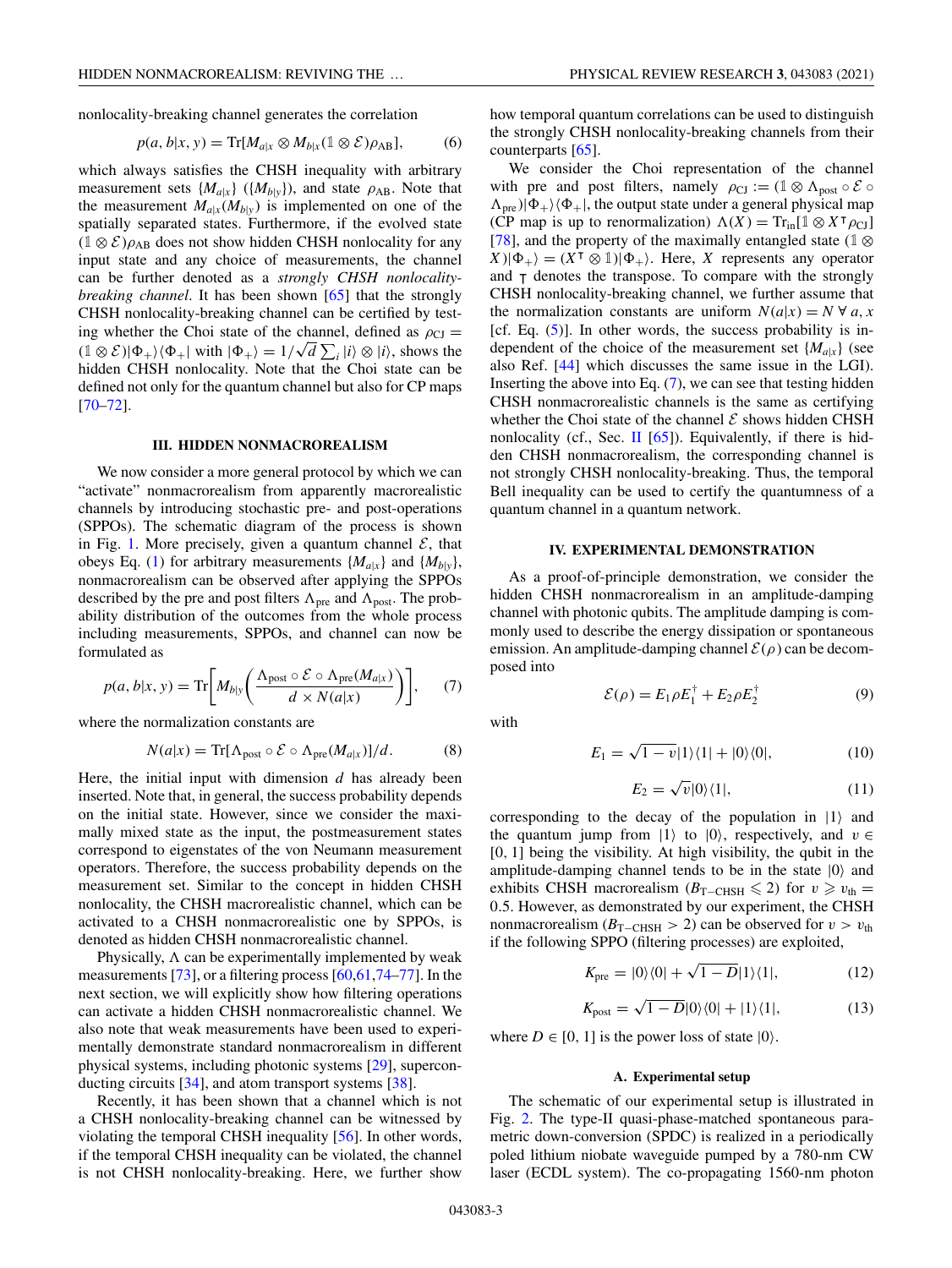<span id="page-3-0"></span>

FIG. 2. Experimental setup. BP: Band-pass filter; SPD: singlephoton detection modules. BW: Brewster window plate. The time digitizer is triggered by the horizontally polarized photons. The coincidence counts are recorded once the measurements  $M_{b|y}$  lead to clicks at Stop 1 or Stop 2.

pairs are spatially separated with a polarizing beam splitter (PBS). This allows us to herald a single photon in the signal channel by detecting an idler photon. To test the temporal CHSH inequality, we send a maximally mixed state into the amplitude-damping channel at  $t_0$  by preparing the qubit in an ensemble of the eigenstates of  $\hat{\sigma}_x$  and  $\hat{\sigma}_y$  with equal probability [\[79\]](#page-6-0). In addition, we use the von Neumann measurement sets  $\{M_{a|x}\}=\{\hat{\sigma}_x, \hat{\sigma}_y\}$  at time  $t_0$  and  $\{M_{b|y}\}=$  ${\langle (\hat{\sigma}_x + \hat{\sigma}_y)/\sqrt{2}, (\hat{\sigma}_x - \hat{\sigma}_y)/\sqrt{2} \rangle}$  at time  $t_1$ .

The amplitude-damping channel is implemented in a Sagnac-like interferometer [\[73,80\]](#page-6-0) with polarization encoding,  $|0\rangle = |H\rangle$  and  $|1\rangle = |V\rangle$ . The  $|H\rangle$  and  $|V\rangle$  components of the qubit are first separated by a PBS. The  $|V\rangle$  component is then passed though a half-wave plate (HWP1), with its fast axis rotated at  $0 < \theta < \pi/2$  (sin  $2\theta = \sqrt{v}$ ), and converted probabilistically to the  $|H\rangle$  component after the PBS. To compensate the additional phase induced by HWP1, another half-wave plate (HWP2) tilted at an angle is inserted in the interferometer arm of the  $|H\rangle$  component. After leaving the interferometer, the  $|H\rangle$  component is temporally delayed by traveling a longer optical path than that by the  $|V\rangle$  component before the two components are recombined incoherently on a nonpolarizing beam-splitter (BS). By doing so, an initial state like

$$
\rho = (\alpha |H\rangle + \beta |V\rangle)(\alpha^* \langle H| + \beta^* \langle V|)
$$
 (14)

is altered to

$$
\mathcal{E}(\rho) = (\alpha|H) + \beta \cos 2\theta |V\rangle)(\alpha^* \langle H| + \beta^* \cos 2\theta \langle V|)
$$
  
+ 
$$
\beta^2 \sin^2 2\theta |H\rangle \langle H|,
$$
 (15)

in the amplitude-damping channel. Essential to our demonstration is the  $K_{\text{pre}}$  and  $K_{\text{post}}$  of the SPPOs. These operators are implemented by the glass windows placed at the Brewster angles. By adjusting the principle axes of the windows, we can filter out the  $|V\rangle$  or  $|H\rangle$  component, which corresponds to the actions  $\Lambda_{\text{pre}}$  and  $\Lambda_{\text{post}}$  in Fig. 2. In our experiment, *D* is approximately 0.45 for both *K*pre and *K*post.



FIG. 3. Observation of the hidden CHSH nonmacrorealism in an amplitude-damping channel with visibility *v*. The grey shaded area at the bottom represent the macrorealistic regime. Without applying the SPPOs (blue dots with solid curves being the theoretical prediction), the temporal CHSH inequality is violated  $B_{\text{T-CHSH}} > 2$ up to  $v = 0.48$ . With the SPPOs (red triangles with dashed curves), the violations are observed up to  $v = 0.64$ . The green dot-dashed curve represents the theoretical prediction with loss  $D \approx 1$  (where  $D = 0.99$ . The error bars take into account the finite accuracy of the waveplate's angle  $(\pm 1^\circ)$ , imperfect Brewster windows ( $D \pm$ 2%), misaligned incident polarization  $(\pm 1°)$ , and nonideal visibility (96–98%) of the Sagnac interferometer.

### **B. Experimental results**

The hidden CHSH nonmacrorealism is experimentally probed by the violation of the temporal CHSH inequality Eq. [\(4\)](#page-1-0). Figure 3 shows the measured  $B_{\text{T-CHSH}}$  versus the visibility  $v = \sin^2 2\theta$ . Without the SPPOs (circular dots), we observe the CHSH nonmacrorealism up to  $v = 0.48$ , which is in good agreement with the theory (solid curve). The slight deviation between our observation and theory likely results from the finite accuracy of the waveplate's angle, nonideal Brewster windows, misaligned incident polarization, and imperfect visibility of the Sagnac interferometer. After applying the SPPOs (triangular dots), the violation of the temporal CHSH inequality can be observed up to  $v_{\text{max}} =$  $0.64 > v_{\text{th}}$ , thus demonstrating the hidden CHSH nonmacrorealism in the region of  $0.5 < v \le 0.64$ . We note that the range of the observable hidden CHSH nonmacrorealism is only limited by the power loss *D* chosen for the SPPOs in Eq. [\(12\)](#page-2-0). For example, the hidden CHSH nonmacrorealism can be observed up to  $v_{\text{max}} = 0.83$  if  $D \approx 1$ , which can be achieved by using more glass windows at the Brewster angles. We also note that when  $v > 0.5$ , the channel is CHSH nonlocality-breaking [\[69\]](#page-6-0). Therefore, our experimental observation implies that the amplitude-damping channel is not a strongly CHSH-nonlocality-breaking channel [\[65\]](#page-6-0) for  $0.5 < v \leq 0.64$ .

### **V. DISCUSSION**

In this work, we have proposed and demonstrated hidden nonmacrorealism. More specifically, we have shown how macrorealistic channels can be "activated" to nonmacrorealistic channels by using the stochastic pre- and post-operations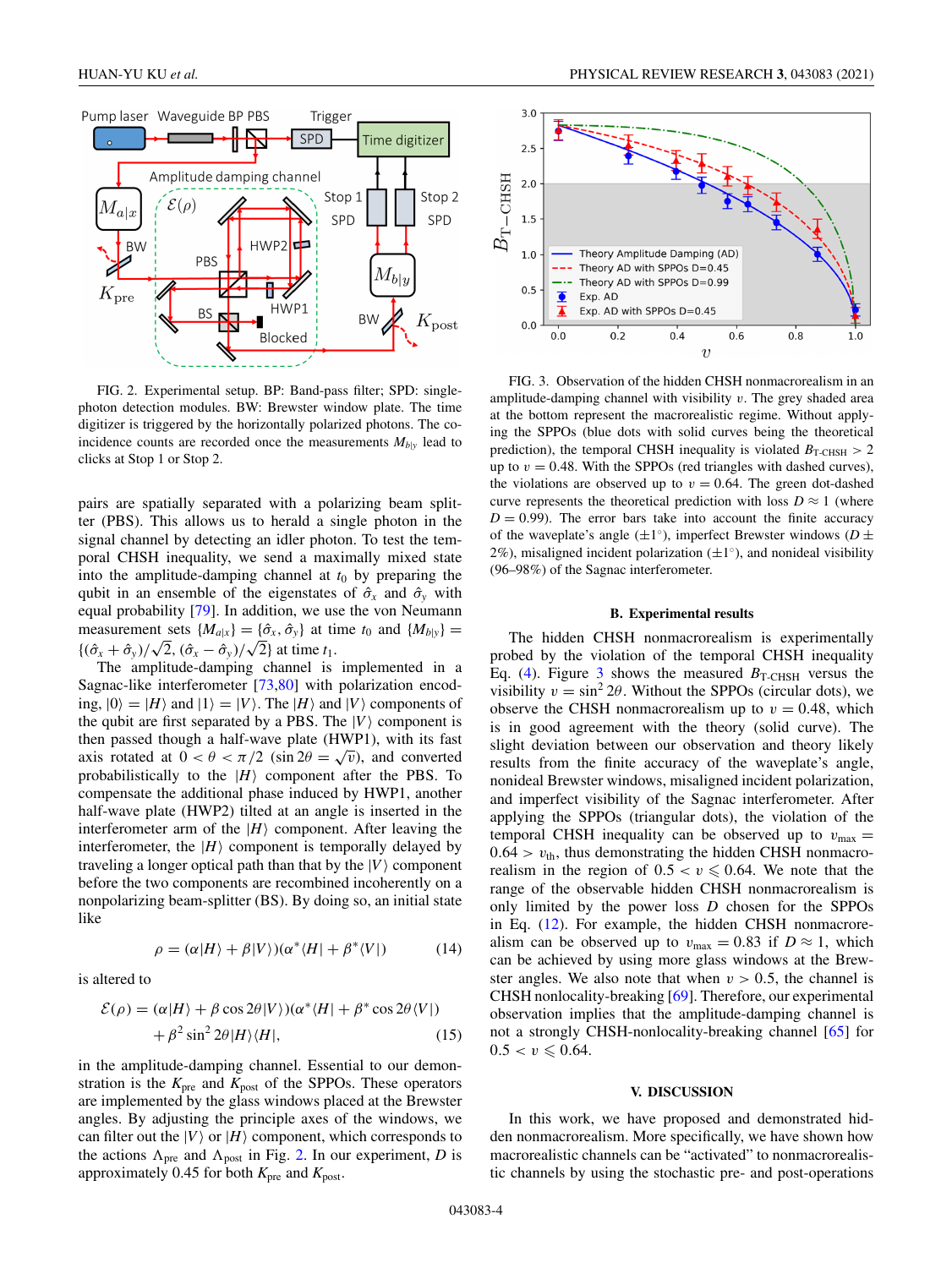<span id="page-4-0"></span>(SPPOs) both theoretically and experimentally. In other words, our proposal provides a heuristic way to partially mitigate certain types of temporal quantum correlations against decoherence. In addition, we have shown how strongly CHSH nonlocality-breaking channels are related to the hidden CHSH nonmacrorealistic channels. In general, when the system is hidden CHSH nonmacrorealistic, it is not a strongly CHSH nonlocality-breaking channel.

This work also suggests some open problems. How can one determine the set of hidden nonmacrorealistic channels? Is it enough to test whether the Choi state of the channel shows the hidden nonmacrorealistic channels? As we have shown in our experiment, certain consequences of decoherence can be suppressed by applying SPPOs. In fact, similar ideas can be generalized and applied to different problems, e.g., reviving quantum interference [\[81\]](#page-6-0) and quantum teleportation power [\[82\]](#page-6-0).

### **ACKNOWLEDGMENTS**

The authors acknowledge fruitful discussions with S.- L. Chen, C.-Y. Cheng, J.-Y. Li, and G. N. M. Tabia. H.-Y.Ku acknowledges the support of the Ministry of Science

- [1] E. Schrödinger, Discussion of probability relations between separated systems, [Proc. Cambr. Philos. Soc.](https://doi.org/10.1017/S0305004100013554) **31**, 555 (1935).
- [2] A. J. Leggett and A. Garg, Quantum Mechanics Versus Macroscopic Realism: Is the Flux There when Nobody Looks? [Phys. Rev. Lett.](https://doi.org/10.1103/PhysRevLett.54.857) **54**, 857 (1985).
- [3] C. Emary, N. Lambert, and F. Nori, Leggett-Garg inequalities, [Rep. Prog. Phys.](https://doi.org/10.1088/0034-4885/77/1/016001) **77**, 016001 (2014).
- [4] C.-M. Li, N. Lambert, Y.-N. Chen, G.-Y. Chen, and F. Nori, Witnessing quantum coherence: From solid-state to biological systems, Sci. Rep. **2**[, 885 \(2012\).](https://doi.org/10.1038/srep00885)
- [5] J. Kofler and C. Brukner, Condition for macroscopic realism [beyond the Leggett-Garg inequalities,](https://doi.org/10.1103/PhysRevA.87.052115) Phys. Rev. A **87**, 052115 (2013).
- [6] L. Clemente and J. Kofler, No Fine Theorem for Macrorealism: [Limitations of the Leggett-Garg Inequality,](https://doi.org/10.1103/PhysRevLett.116.150401) Phys. Rev. Lett. **116**, 150401 (2016).
- [7] J. J. Halliwell, Leggett-Garg inequalities and no-signaling in [time: A quasiprobability approach,](https://doi.org/10.1103/PhysRevA.93.022123) Phys. Rev. A **93**, 022123 (2016).
- [8] J. J. Halliwell, Comparing conditions for macrorealism: Leggett-Garg inequalities versus no-signaling in time, Phys. Rev. A **96**[, 012121 \(2017\).](https://doi.org/10.1103/PhysRevA.96.012121)
- [9] C. Brukner, S. Taylor, S. Cheung, and V. Vedral, Quantum entanglement in time, [arXiv:quant-ph/0402127.](http://arxiv.org/abs/arXiv:quant-ph/0402127)
- [10] T. Fritz, Quantum correlations in the temporal Clauser–Horne– [Shimony–Holt \(CHSH\) scenario,](https://doi.org/10.1088/1367-2630/12/8/083055) New J. Phys. **12**, 083055 (2010).
- [11] N. Lambert, C. Emary, Y.-N. Chen, and F. Nori, Distinguishing Quantum and Classical Transport Through Nanostructures, Phys. Rev. Lett. **105**[, 176801 \(2010\).](https://doi.org/10.1103/PhysRevLett.105.176801)

and Technology, Taiwan (Grant No. MOST 110-2811-M-006-546). N.L. acknowledges partial support from JST PRESTO through Grant No. JPMJPR18GC. This work is supported partially by the National Center for Theoretical Sciences and Ministry of Science and Technology, Taiwan, Grants No. MOST 110-2123-M-006-001 and No. MOST 109-2627-M-006-004, and the Army Research Office (under Grant No. W911NF-19-1-0081). H.-C.W., Y.-A.Sh., and C.-S.C. acknowledge the support of the Ministry of Science and Technology, Taiwan (107-2112-M-007-004-MY3). F.N. is supported in part by Nippon Telegraph and Telephone Corporation (NTT) Research, the Japan Science and Technology Agency (JST) [via the Quantum Leap Flagship Program (Q-LEAP) program, the Moonshot R&D Grant No. JPMJMS2061, and the Centers of Research Excellence in Science and Technology (CREST) Grant No. JPMJCR1676], the Japan Society for the Promotion of Science (JSPS) [via the Grants-in-Aid for Scientific Research (KAKENHI) Grant No. JP20H00134 and the JSPS-RFBR Grant No. JPJSBP120194828], the Army Research Office (ARO) (Grant No. W911NF-18-1-0358), the Asian Office of Aerospace Research and Development (AOARD) (via Grant No. FA2386-20-1-4069), and the Foundational Questions Institute Fund (FQXi) via Grant No. FQXi-IAF19-06.

- [12] N. Lambert, Y.-N. Chen, and F. Nori, Unified single-photon and single-electron counting statistics: From cavity qed to electron transport, Phys. Rev. A **82**[, 063840 \(2010\).](https://doi.org/10.1103/PhysRevA.82.063840)
- [13] C. Emary, N. Lambert, and F. Nori, Leggett-Garg inequal[ity in electron interferometers,](https://doi.org/10.1103/PhysRevB.86.235447) Phys. Rev. B **86**, 235447 (2012).
- [14] C. Budroni and C. Emary, Temporal Quantum Correlations and [Leggett-Garg Inequalities in Multilevel Systems,](https://doi.org/10.1103/PhysRevLett.113.050401) Phys. Rev. Lett. **113**, 050401 (2014).
- [15] S. V. Moreira, A. Keller, T. Coudreau, and P. Milman, Modeling [Leggett-Garg-inequality violation,](https://doi.org/10.1103/PhysRevA.92.062132) Phys. Rev. A **92**, 062132 (2015).
- [16] N. Lambert, K. Debnath, A. F. Kockum, G. C. Knee, W. J. Munro, and F. Nori, Leggett-Garg inequality violations with a large ensemble of qubits, Phys. Rev. A **94**[, 012105 \(2016\).](https://doi.org/10.1103/PhysRevA.94.012105)
- [17] M. Ringbauer, F. Costa, M. E. Goggin, A. G. White, and A. Fedrizzi, Multi-time quantum correlations with no spatial analog, [npj Quantum Inf.](https://doi.org/10.1038/s41534-018-0086-y) **4**, 37 (2018).
- [18] R. Uola, G. Vitagliano, and C. Budroni, Leggett-Garg macrore[alism and the quantum nondisturbance conditions,](https://doi.org/10.1103/PhysRevA.100.042117) Phys. Rev. A **100**, 042117 (2019).
- [19] G. D. Berk, A. J. P. Garner, B. Yadin, K. Modi, and F. A. Pollock, Resource theories of multi-time processes: A window into quantum non-Markovianity, Quantum **5**[, 435 \(2021\).](https://doi.org/10.22331/q-2021-04-20-435)
- [20] M. M. Wilde and A. Mizel, Addressing the clumsiness loophole [in a Leggett-Garg test of macrorealism,](https://doi.org/10.1007/s10701-011-9598-4) Found. Phys. **42**, 256 (2011).
- [21] G. C. Knee, K. Kakuyanagi, M.-C. Yeh, Y. Matsuzaki, H. Toida, H. Yamaguchi, S. Saito, A. J. Leggett, and W. J. Munro, A strict experimental test of macroscopic realism in a superconducting flux qubit, Nat. Commun. **7**[, 13253 \(2016\).](https://doi.org/10.1038/ncomms13253)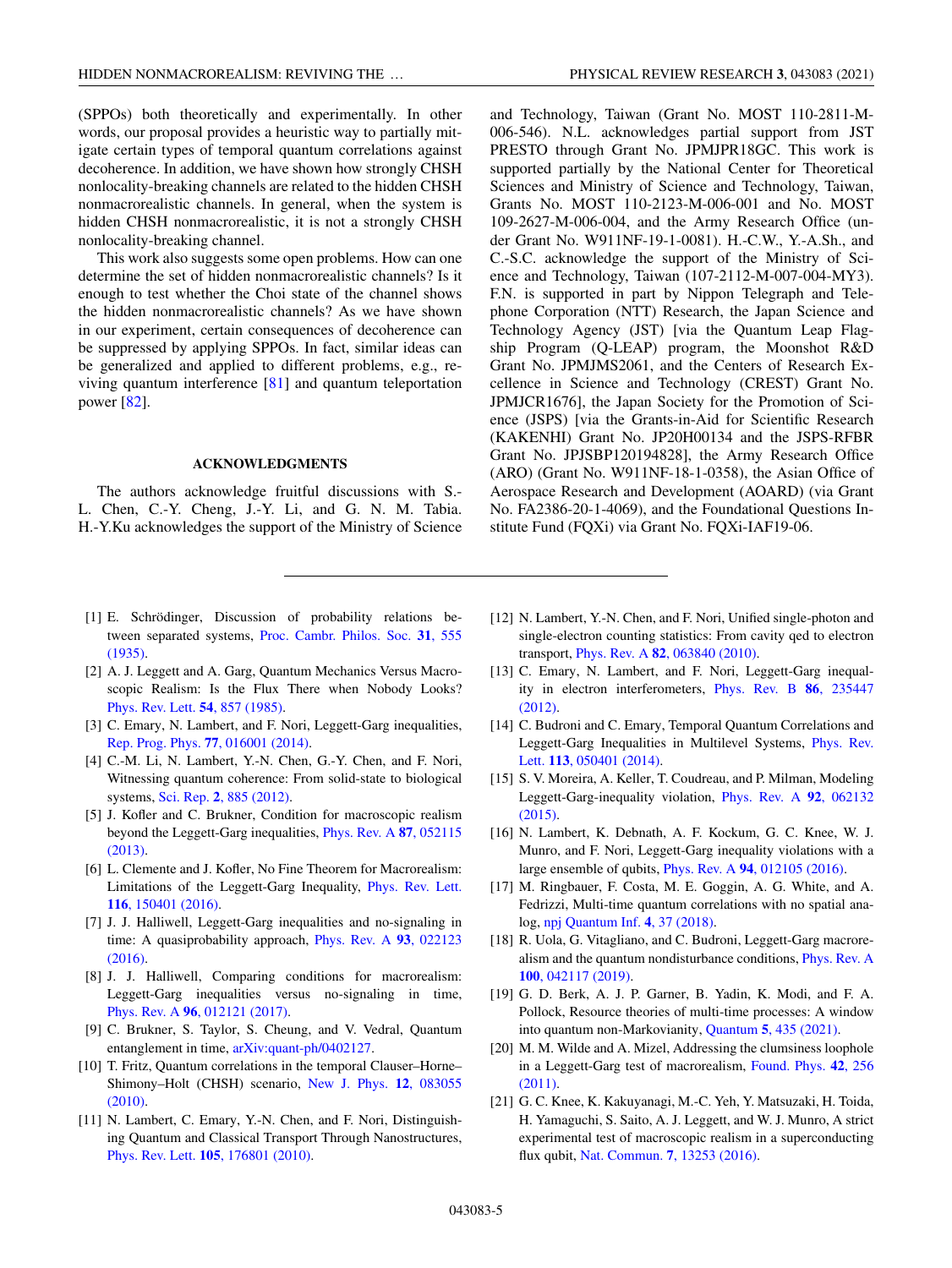- <span id="page-5-0"></span>[22] C. Emary, Ambiguous measurements, signaling, and violations of Leggett-Garg inequalities, Phys. Rev. A **96**[, 042102 \(2017\).](https://doi.org/10.1103/PhysRevA.96.042102)
- [23] S. V. Moreira and M. T. Cunha, Quantifying quantum invasiveness, Phys. Rev. A **99**[, 022124 \(2019\).](https://doi.org/10.1103/PhysRevA.99.022124)
- [24] H.-Y. Ku, N. Lambert, F.-J. Chan, C. Emary, Y.-N. Chen, and F. Nori, Experimental test of non-macrorealistic cat states in the cloud, [npj Quantum Inf.](https://doi.org/10.1038/s41534-020-00321-x) **6**, 98 (2020).
- [25] Y.-N. Chen, C.-M. Li, N. Lambert, S.-L. Chen, Y. Ota, G.-Y. [Chen, and F. Nori, Temporal steering inequality,](https://doi.org/10.1103/PhysRevA.89.032112) Phys. Rev. A **89**, 032112 (2014).
- [26] C.-M. Li, Y.-N. Chen, N. Lambert, C.-Y. Chiu, and F. Nori, Certifying single-system steering for quantum-information processing, Phys. Rev. A **92**[, 062310 \(2015\).](https://doi.org/10.1103/PhysRevA.92.062310)
- [27] H.-Y. Ku, S.-L. Chen, N. Lambert, Y.-N. Chen, and F. Nori, [Hierarchy in temporal quantum correlations,](https://doi.org/10.1103/PhysRevA.98.022104) Phys. Rev. A **98**, 022104 (2018).
- [28] R. Uola, F. Lever, O. Gühne, and J.-P. Pellonpää, Unified picture [for spatial, temporal, and channel steering,](https://doi.org/10.1103/PhysRevA.97.032301) Phys. Rev. A **97**, 032301 (2018).
- [29] M. E. Goggin, M. P. Almeida, M. Barbieri, B. P. Lanyon, J. L. O'Brien, A. G. White, and G. J. Pryde, Violation of the Leggett-Garg inequality with weak measurements of photons, [Proc. Natl. Acad. Sci. USA](https://doi.org/10.1073/pnas.1005774108) **108**, 1256 (2011).
- [30] J. Dressel, C. J. Broadbent, J. C. Howell, and A. N. Jordan, Experimental Violation of Two-Party Leggett-Garg Inequalities [with Semiweak Measurements,](https://doi.org/10.1103/PhysRevLett.106.040402) Phys. Rev. Lett. **106**, 040402 (2011).
- [31] Z.-Q. Zhou, S. F. Huelga, C.-F. Li, and G.-C. Guo, Experimental Detection of Quantum Coherent Evolution Through the Viola[tion of Leggett-Garg-Type Inequalities,](https://doi.org/10.1103/PhysRevLett.115.113002) Phys. Rev. Lett. **115**, 113002 (2015).
- [32] K. Wang, M. Xu, L. Xiao, and P. Xue, Experimental violations of Leggett-Garg inequalities up to the algebraic maximum for a photonic qubit, Phys. Rev. A **102**[, 022214 \(2020\).](https://doi.org/10.1103/PhysRevA.102.022214)
- [33] A. Palacios-Laloy, F. Mallet, F. Nguyen, P. Bertet, D. Vion, D. Esteve, and A. N. Korotkov, Experimental violation of a Bell's [inequality in time with weak measurement,](https://doi.org/10.1038/nphys1641) Nat. Phys. **6**, 442 (2010).
- [34] G. C. Knee, S. Simmons, E. M. Gauger, J. J. L. Morton, H. Riemann, N. V. Abrosimov, P. Becker, H.-J. Pohl, K. M. Itoh, M. L. Thewalt, G. A. D. Briggs, and S. C. Benjamin, Violation of a Leggett–Garg inequality with ideal non-invasive measurements, [Nat. Commun.](https://doi.org/10.1038/ncomms1614) **3**, 606 (2012).
- [35] T. C. White, J. Y. Mutus, J. Dressel, J. Kelly, R. Barends, E. Jeffrey, D. Sank, A. Megrant, B. Campbell, Y. Chen, Z. Chen, B. Chiaro, A. Dunsworth, I.-C. Hoi, C. Neill, P. J. J. O'Malley, P. Roushan, A. Vainsencher, J. Wenner, A. N. Korotkov *et al.*, Preserving entanglement during weak measurement demonstrated with a violation of the Bell–Leggett–Garg inequality, [npj Quantum Inf.](https://doi.org/10.1038/npjqi.2015.22) **2**, 15022 (2016).
- [36] E. Huffman and A. Mizel, Violation of noninvasive macrorealism by a superconducting qubit: Implementation of a Leggett-Garg test that addresses the clumsiness loophole, Phys. Rev. A **95**[, 032131 \(2017\).](https://doi.org/10.1103/PhysRevA.95.032131)
- [37] C. Budroni, G. Vitagliano, G. Colangelo, R. J. Sewell, O. Gühne, G. Tóth, and M. W. Mitchell, Quantum Nondemolition Measurement Enables Macroscopic Leggett-Garg Tests, Phys. Rev. Lett. **115**[, 200403 \(2015\).](https://doi.org/10.1103/PhysRevLett.115.200403)
- [38] C. Robens, W. Alt, D. Meschede, C. Emary, and A. Alberti, Ideal Negative Measurements in Quantum Walks Disprove The-

[ories Based on Classical Trajectories,](https://doi.org/10.1103/PhysRevX.5.011003) Phys. Rev. X **5**, 011003 (2015).

- [39] G. Schild and C. Emary, Maximum violations of the quantumwitness equality, Phys. Rev. A **92**[, 032101 \(2015\).](https://doi.org/10.1103/PhysRevA.92.032101)
- [40] J. Hoffmann, C. Spee, O. Gühne, and C. Budroni, Structure [of temporal correlations of a qubit,](https://doi.org/10.1088/1367-2630/aae87f) New J. Phys. **20**, 102001 (2018).
- [41] C. Spee, H. Siebeneich, T. F. Gloger, P. Kaufmann, M. Johanning, M. Kleinmann, C. Wunderlich, and O. Gühne, Genuine temporal correlations can certify the quantum dimension, New J. Phys. **22**[, 023028 \(2020\).](https://doi.org/10.1088/1367-2630/ab6d42)
- [42] D. Rosset, F. Buscemi, and Y.-C. Liang, Resource Theory of Quantum Memories and Their Faithful Verification with Minimal Assumptions, Phys. Rev. X **8**[, 021033 \(2018\).](https://doi.org/10.1103/PhysRevX.8.021033)
- [43] C. Budroni, G. Fagundes, and M. Kleinmann, Memory cost of temporal correlations, New J. Phys. **21**[, 093018 \(2019\).](https://doi.org/10.1088/1367-2630/ab3cb4)
- [44] R. Uola, T. Kraft, and A. A. Abbott, Quantification of quantum [dynamics with input-output games,](https://doi.org/10.1103/PhysRevA.101.052306) Phys. Rev. A **101**, 052306 (2020).
- [45] S. Langenfeld, O. Morin, M. Körber, and G. Rempe, A network[ready random-access qubits memory,](https://doi.org/10.1038/s41534-020-00316-8) npj Quantum Inf. **6**, 86 (2020).
- [46] L. B. Vieira and C. Budroni, Temporal correlations in the simplest measurement sequences, [arXiv:2104.02467.](http://arxiv.org/abs/arXiv:2104.02467)
- [47] X. Yuan, Y. Liu, Q. Zhao, B. Regula, J. Thompson, and M. Gu, Universal and operational benchmarking of quantum memories, [npj Quantum Inf.](https://doi.org/10.1038/s41534-021-00444-9) **7**, 108 (2021).
- [48] C. Budroni, G. Vitagliano, and M. P. Woods, Ticking-clock performance enhanced by nonclassical temporal correlations, [Phys. Rev. Research](https://doi.org/10.1103/PhysRevResearch.3.033051) **3**, 033051 (2021).
- [49] K.-D. Wu, Z. Hou, G.-Y. Xiang, C.-F. Li, G.-C. Guo, D. Dong, and F. Nori, Detecting non-Markovianity via quantified coherence: Theory and experiments, [npj Quantum Inf.](https://doi.org/10.1038/s41534-020-0283-3) **6**, 55 (2020).
- [50] S. Milz, D. Egloff, P. Taranto, T. Theurer, M. B. Plenio, A. Smirne, and S. F. Huelga, When is a Non-Markovian Quantum Process Classical? Phys. Rev. X **10**[, 041049 \(2020\).](https://doi.org/10.1103/PhysRevX.10.041049)
- [51] A. G. Maity, S. Mal, C. Jebarathinam, and A. S. Majumdar, Self-testing of binary Pauli measurements requiring neither en[tanglement nor any dimensional restriction,](https://doi.org/10.1103/PhysRevA.103.062604) Phys. Rev. A **103**, 062604 (2021).
- [52] M. F. Pusey, Verifying the quantumness of a channel with an untrusted device, [J. Opt. Soc. Am. B](https://doi.org/10.1364/JOSAB.32.000A56) **32**, A56 (2015).
- [53] Y. Wang, I. W. Primaatmaja, E. Lavie, A. Varvitsiotis, and C. C. W. Lim, Characterising the correlations of prepare-andmeasure quantum networks, [npj Quantum Inf.](https://doi.org/10.1038/s41534-019-0133-3) **5**, 17 (2019).
- [54] J.-D. Lin, W.-Y. Lin, H.-Y. Ku, N. Lambert, Y.-N. Chen, and F. [Nori, Witnessing quantum scrambling with steering,](https://doi.org/10.1103/PhysRevA.104.022614) Phys. Rev. A **104**, 022614 (2021).
- [55] S.-H. Chen, H. Lu, Q.-C. Sun, Q. Zhang, Y.-A. Chen, and C.-M. Li, Discriminating quantum correlations with networking quantum teleportation, [Phys. Rev. Research](https://doi.org/10.1103/PhysRevResearch.2.013043) **2**, 013043 (2020).
- [56] H.-Y. Ku, J. Kadlec, A. Cernoch, M. Túlio Quintino, W. Zhou, K. Lemr, N. Lambert, A. Miranowicz, S.-L. Chen, F. Nori, and Y.-N. Chen, Detecting quantum non-breaking channels without entanglement, [arXiv:2106.15784.](http://arxiv.org/abs/arXiv:2106.15784)
- [57] [J. S. Bell, On the Einstein Podolsky Rosen paradox,](https://doi.org/10.1103/PhysicsPhysiqueFizika.1.195) Physics **1**, 195 (1964).
- [58] J. F. Clauser, M. A. Horne, A. Shimony, and R. A. Holt, Proposed Experiment to Test Local Hidden-Variable Theories, [Phys. Rev. Lett.](https://doi.org/10.1103/PhysRevLett.23.880) **23**, 880 (1969).